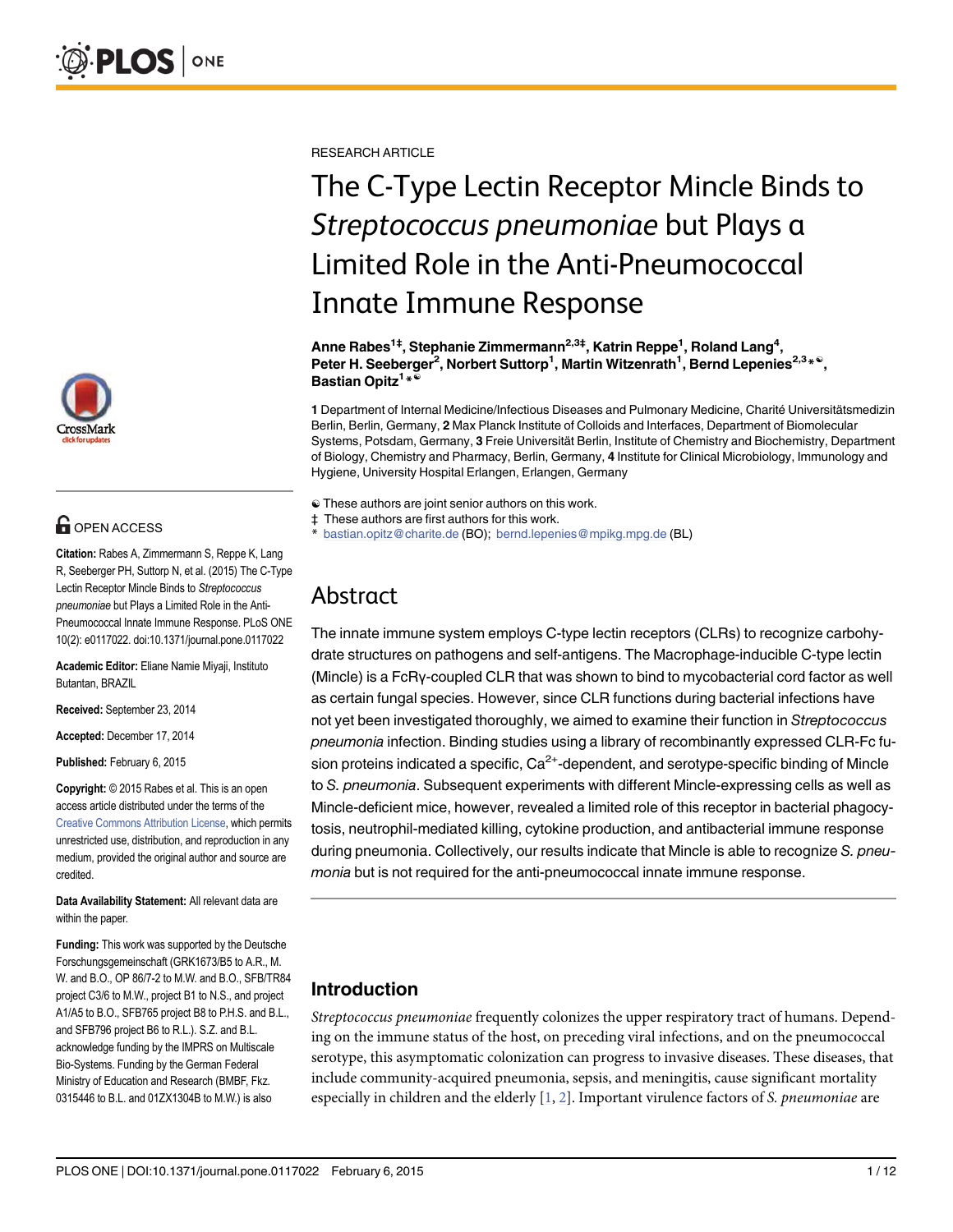<span id="page-1-0"></span>ONE PLOS I

gratefully acknowledged. The funders had no role in study design, data collection and analysis, decision to publish, or preparation of the manuscript.

Competing Interests: The authors have declared that no competing interests exist.

the exotoxin pneumolysin (PLY) [\[3](#page-9-0)], and the polysaccharide capsule that inhibits phagocytosis, complement factor binding, and entrapment by neutrophil extracellular traps  $[4-6]$  $[4-6]$  $[4-6]$  $[4-6]$  $[4-6]$ . The innate immune system detects S. pneumoniae through pattern recognition receptors (PRRs) that be-long to different protein families and functional classes [[7](#page-9-0), [8\]](#page-9-0). For example, the Toll-like receptor (TLR) members TLR2 and TLR9 detect pneumococcal cell wall components and CpG-rich DNA, respectively [\[9](#page-9-0)–[11\]](#page-10-0). Among NOD-like receptors (NLRs), NOD2 recognizes pneumococcal peptidoglycan and NLRP3 is activated by PLY  $[12-15]$  $[12-15]$  $[12-15]$  $[12-15]$ . Moreover, AIM2 as well as another STING-dependent cytosolic DNA sensor detect pneumococcal nucleic acid in the host cell cytosol  $[7, 12]$  $[7, 12]$  $[7, 12]$  $[7, 12]$ . These receptors primarily regulate the production of NF- $\kappa$ B-dependent proinflammatory mediators, IL-1 family cytokines, and type I IFNs.

The myeloid C-type lectin receptors (CLRs) represent an additional family of sensors that recognize carbohydrates as well as other ligands of both pathogens and self  $[16-18]$  $[16-18]$  $[16-18]$  $[16-18]$  $[16-18]$ . The CLRs are transmembrane proteins that share a conserved protein fold, termed carbohydrate recognition domain (CRD). The CRD consists of two protein loops and two antiparallel β-sheets, stabilized by highly conserved disulfide bonds and up to four  $Ca<sup>2+</sup>$ -binding sites [[19](#page-10-0)]. Thus, ligand binding by CLRs is often mediated in a  $\text{Ca}^{2+}$ -dependent fashion. The cytoplasmic domains of CLRs frequently contain either hemITAM or ITIM signaling motifs, or associate with ITAM-bearing adaptors such as Fc receptor common  $\gamma$  chain (FcR $\gamma$ ) and DAP12. Whereas hemITAM- and ITAM-mediated signaling stimulates myeloid cell activation through Syk, ITIM-containing CLRs recruit phosphatases and negatively regulate kinase-dependent signaling pathways [[16](#page-10-0)]. While CLRs were shown to interact with a large number of fungi, viruses, or parasites, currently there is limited data available on the function of CLRs in bacterial recognition and the activation of anti-bacterial immune responses [\[20\]](#page-10-0).

The CLR Macrophage-inducible C-type lectin (Mincle, Clec4e) is a type II transmembrane protein that contains a single CRD. Mincle is predominantly expressed by APCs of the myeloid lineage such as macrophages and DCs. The Mincle gene is located in the natural killer gene complex together with three related and highly conserved type II CLR genes (encoding MCL, DCIR and Dectin-2), found on murine chromosome 6 (human chromosome 12) [\[21,](#page-10-0) [22\]](#page-10-0). Mincle has been demonstrated to recognize the mycobacterial glycolipid trehalose-6, 6'-dimycolate (TDM, cord factor) [[23](#page-10-0)–[25\]](#page-10-0). Recently, the structural requirements for TDM binding by Mincle have been elucidated by crystallographic analyses [\[26](#page-10-0)–[28\]](#page-10-0). In addition, Mincle recognizes Malassezia and Candida strains, as well as the endogenous ribonucleoprotein SAP130 [\[29](#page-10-0)–[32\]](#page-11-0). Since Mincle does not itself express an intracellular signaling domain, it associates with FcRγ chain to stimulate a Syk- and CARD9/Bcl10/Malt1-mediated cascade culminating in the production of NF-κB-dependent proinflammatory cytokines [\[31,](#page-11-0) [33\]](#page-11-0). Fungal engagement of Mincle, however, has also been shown to suppress Dectin-1- and IRF1-mediated IL-12 production by activating the E3 ubiquitin ligase Mdm2 through Syk-CARD9-PI3K [[34](#page-11-0)]. Moreover, Mincle contributes to neutrophil activation, phagocytosis, and bacterial killing upon M. tuberculosis and Klebsiella pneumoniae infection [[35](#page-11-0), [36](#page-11-0)].

In the present study, we used a library of recombinantly expressed CLR-Fc fusion proteins to analyze the contribution of CLRs to S. pneumoniae recognition. We identified Mincle as a CLR that bound to S. pneumoniae in a  $Ca^{2+}$ -dependent manner. To analyze whether the Mincle/S. pneumoniae interaction impact the immune response, different primary cells and a murine S. pneumoniae infection model was employed. However, infection of Mincle- and FcRγdeficient cells and mice indicated that Mincle did not influence the course of infection suggesting a limited role for Mincle in immunity against S. pneumoniae.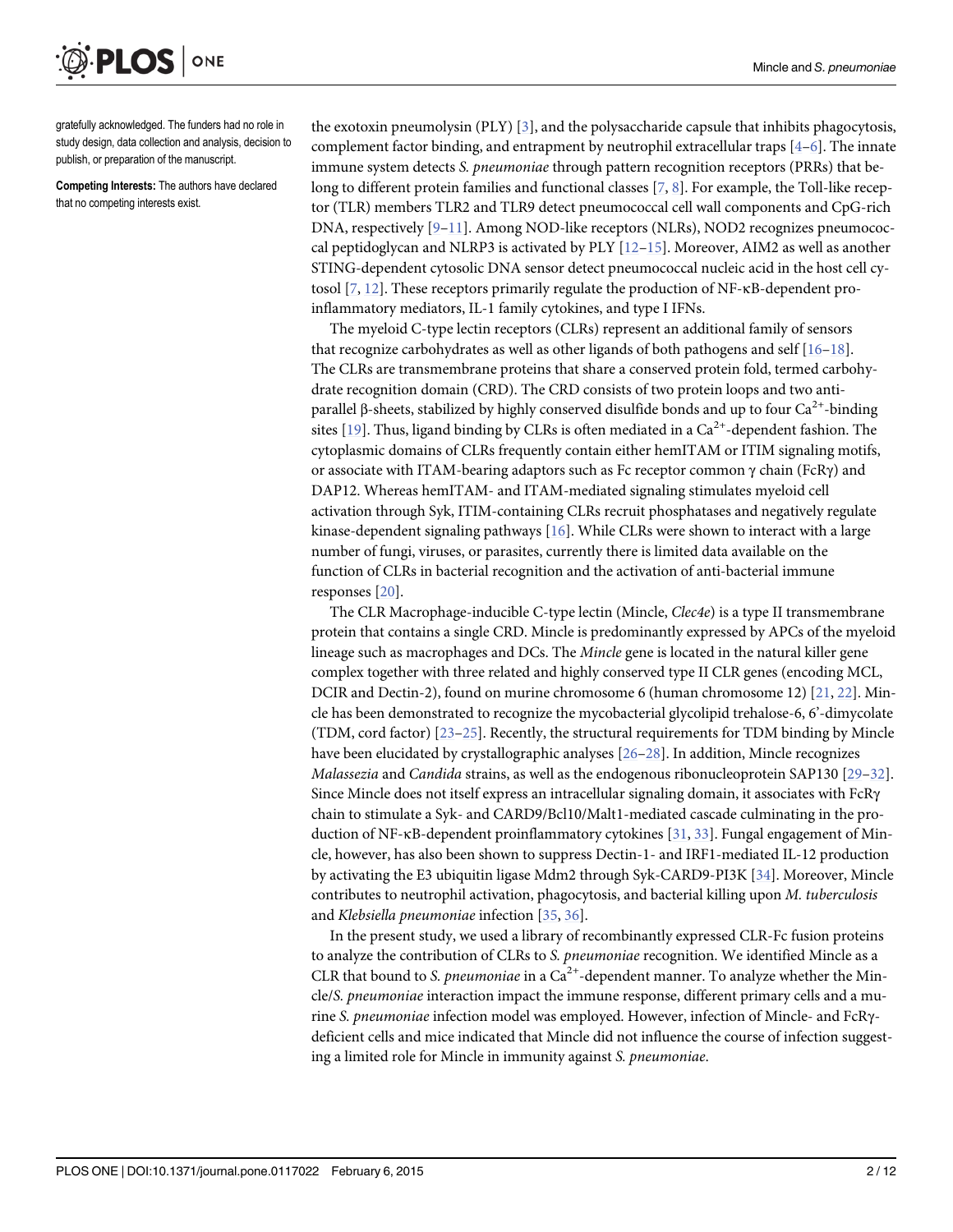# <span id="page-2-0"></span>Materials and Methods

### Bacterial strains

S. pneumoniae serotype (ST)3 strain PN36 (NCTC7978), ST2 strains D39 and D39Δcps, ST1 multilocus sequence type (MLST)306 strain and ST9N MLST66 strain were used. Bacteria were grown in THY media at 37 $\degree$ C and 5% CO<sub>2</sub> until they reached a phase of logarithmic growth. For heat-inactivation, bacteria where incubated at 56°C for 1 h while shaking. Trichosporon cutaneum was grown in YEPD medium at 26°C for 2–3 days and was then heatinactivated at 80°C for 20 min.

# Production of the CLR-Fc fusion protein library

The library of CLR-Fc fusion proteins was prepared as described previously [[37](#page-11-0)-[39\]](#page-11-0). Briefly, murine splenic RNA was reverse transcribed into cDNA using Reverse Transcriptase (New England Biolabs, Ipswich, USA). The cDNA encoding the extracellular part of each CLR was amplified by polymerase chain reaction (PCR) and was then ligated into the pFuse-hIgG1-Fc expression vector (InvivoGen, San Diego, USA). The CLR-Fc vector constructs were either stably transfected into CHO cells or transiently transfected using the FreeStyle Max CHO-S Expression System (Life Technologies, Darmstadt, Germany). Purification of the CLR-Fc fusion proteins from the cell supernatant was performed using HiTrap Protein G HP columns (GE Healthcare, Piscataway, USA). The purity of each CLR-Fc fusion protein was confirmed by sodium dodecyl sulfate polyacrylamide gel electrophoresis (SDS-PAGE) and subsequent Coomassie stain, Western Blot using anti-human IgG-HRP antibody (Dianova, Hamburg, Germany) as well as mass spectrometry.

# Binding of Mincle-Fc to immobilized S. pneumoniae

Heat inactivated bacteria diluted in PBS were coated on 96-well high binding plates (Greiner, Frickenhausen, Germany) at a concentration of  $3\times10^8$  cells/mL overnight. After blocking with 1% BSA in PBS, 10 μg/mL of each CLR-Fc fusion protein was incubated in lectin binding buffer (50 mM HEPES, 5 mM MgCl<sub>2</sub>, 5 mM CaCl<sub>2</sub>, pH 7.4) or EDTA buffer (10 mM EDTA, 50 mM HEPES, pH 7.4) at RT for 2 h. Binding of Mincle to plate-bound trehalose-6, 6'-dibehenate (TDB, 50 µg/mL) was used as positive control. For competition experiments, heat-inactivated bacteria were pre-incubated with 10 µg/mL Mincle-Fc at 4°C for 15 min. The binding of CLR-Fc fusion proteins was detected by an alkaline phosphatase-conjugated goat anti-hFc antibody (Dianova, Hamburg, Germany). Development was performed with p-nitrophenyl phosphate (Thermo Scientific, Rockford, IL, USA).

# Flow cytometric analysis of Mincle-Fc binding to S. pneumoniae

Heat-inactivated bacteria were labeled with SYTO61 Red Fluorescent Nucleic Acid Stain  $(2.5 \mu M)$  in PBS; Life Technologies) at RT for 30 min and were afterwards washed three times in PBS. To analyze the  $Ca^{2+}$  dependency of the interaction, 50 µL labeled bacteria  $(3\times10^8 \text{ cells/mL})$  were incubated with 20 µg/mL Mincle-Fc diluted in lectin binding buffer or EDTA buffer at 4°C for 1 h. After three washing steps with PBS, Mincle-Fc binding to S. pneumoniae was detected with a PE-conjugated goat anti-hFc antibody (Dianova, Hamburg, Germany). Flow cytometric analysis was performed with a FACSCanto II flow cytometer (BD Pharmingen, Heidelberg, Germany). Data were analyzed using the FlowJo analysis software (Tree Star Inc., Ashland, OR, USA).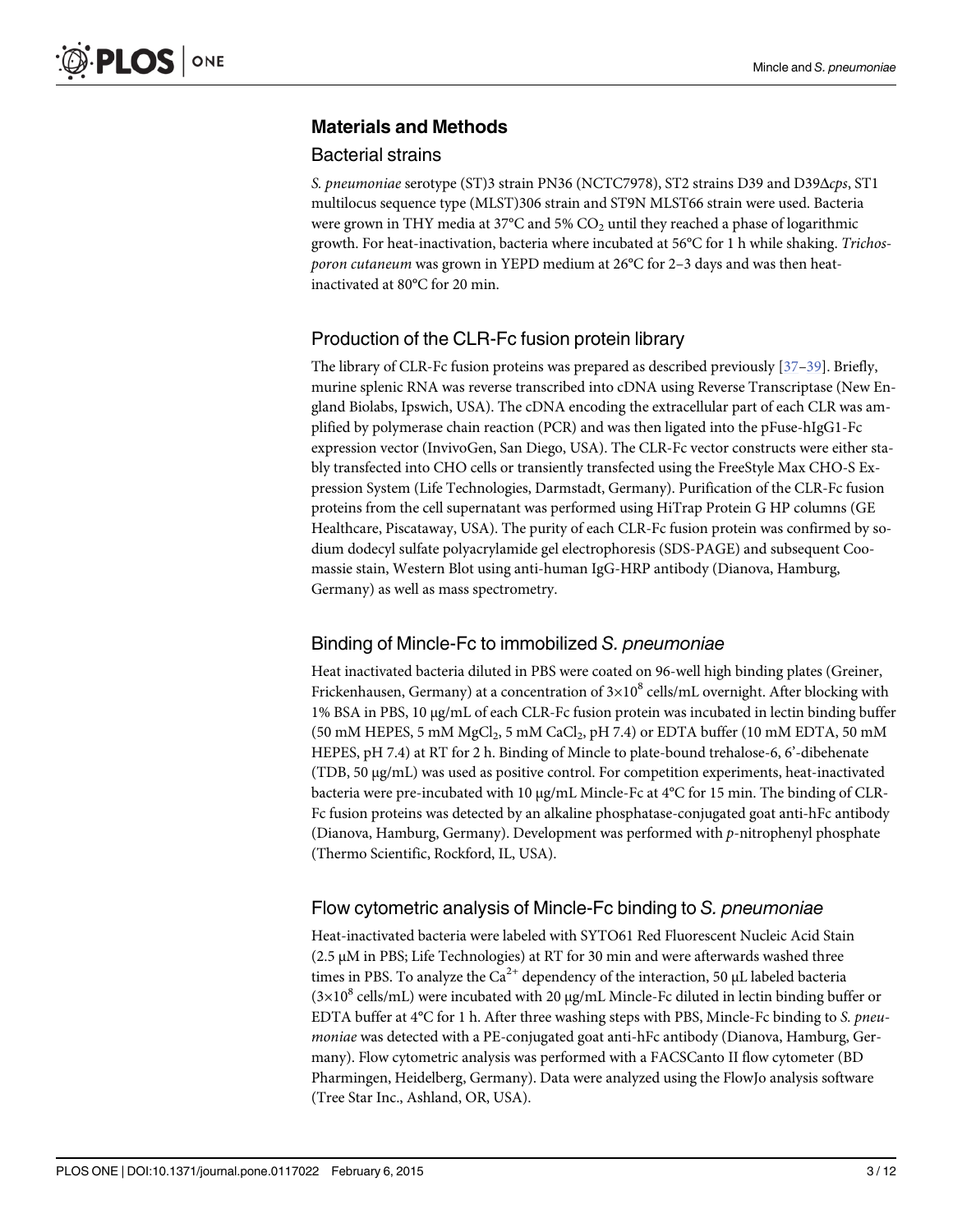# <span id="page-3-0"></span>Cells and infection

Primary cells were isolated from wild-type (WT), Fcerg1<sup>-/-</sup> (encoding FcRγ) [\[40\]](#page-11-0) or Mincle<sup>-/-</sup> [\[29](#page-10-0)] mice on a C57Bl/6J background. Alveolar macrophages (AMΦs) were obtained by bronchoalveolar lavage from mouse lungs. For isolation of alveolar epithelial cells (AECs), lung homogenates were prepared and leukocytes and endothelial cells were depleted from the cell suspension by incubation with biotinylated rat anti-mouse CD45, CD16/32 and CD31 (BD Pharmingen, Heidelberg, Germany) followed by magnetic separation. Microvascular endothelial cells (MVECs) were isolated from lung homogenates by positive magnetic selection using biotinylated rat anti-mouse CD144 (BD Pharmingen). For culturing, plates were coated with fibronectin. Bone marrow-derived macrophages (BMMs) were prepared from the bone marrow and cultured in RPMI 1640 containing 30% L929 cell supernatant and 20% FCS for 10 days. Polymorphonuclear leukocytes (PMNs) were isolated from the bone marrow using the anti-Ly6G MicroBead Kit (Miltenyi Biotech, Bergisch Gladbach, Germany). Cells were infected with S. pneumoniae ST2 (D39) or were stimulated with TDM (Sigma, St. Louis, USA) or LPS (Alexis Biochemicals, San Diego, USA).

# Bacterial uptake and killing assays

BMMs were infected with S. pneumoniae ST2 (D39Δcps) for 30 min followed by treatment with 50 mg/mL gentamicin. Intracellular, viable bacteria were determined 30 min or 90 min after treatment. Cells were PBS-washed and lysed with 1% saponin for 10 min. Serial dilutions of the bacterial suspensions were plated on blood agar plates, and CFUs were determined. In PMNs, opsonophagocytic killing assays were conducted as described previously [\[41\]](#page-11-0). In brief, S. pneumoniae ST2 (D39Δcps) were pre-opsonized with infant rabbit serum (Pel-Freez Biologicals, Rogers, USA) at 37°C for 30 min before PMN were added. The percentage of viable bacteria was determined relative to control reactions lacking neutrophils after incubation at 37°C for 45 min.

# Ethics statement

Animal experiments were performed in strict accordance with the German regulations of the Society for Laboratory Animal Science and the European Health Law of the Federation of Laboratory Animal Science Associations. The protocol was approved by the Landesamt für Gesundheit und Soziales Berlin (Permit No. G 0210/11, G 0304/12, G 0357/12). All efforts were made to minimize suffering.

# Murine pneumonia model

Female 8–10 weeks old WT,  $Fcer1g^{-/-}$  and Mincle<sup>-/-</sup> mice on C57Bl/6J background were housed in environmentally enriched and individually ventilated cages under specific pathogen free conditions. Food and water was given ad libitum. For infection, mice were anesthetized by i.p. ketamine (80 mg/kg) and xylazine (25 mg/kg) and transnasally inoculated with  $7.5\times10^4$  or  $5\times10^6$  CFU S. pneumoniae ST3 (PN36) in 20  $\mu$ L PBS or sham-infected with 20  $\mu$ L PBS as described previously [[13](#page-10-0)]. Mice were monitored every 12 h (more often if severely ill) and were humanely sacrificed by i.p. ketamine (240 mg/kg) and xylazine (112, 5 mg/kg) when they reached the predefined humane endpoints (body temperature  $<$  30 $^{\circ}$ C, body weight loss > 20%). Survival was recorded for 10 days or mice were sacrificed 6, 12, 24, or 48 h p.i. For analysis, anesthetized (160 mg/kg mg ketamine, 75 mg/kg xylazine) mice were heparinized, tracheotomised and ventilated and perfused via the pulmonary artery with saline for 2 min.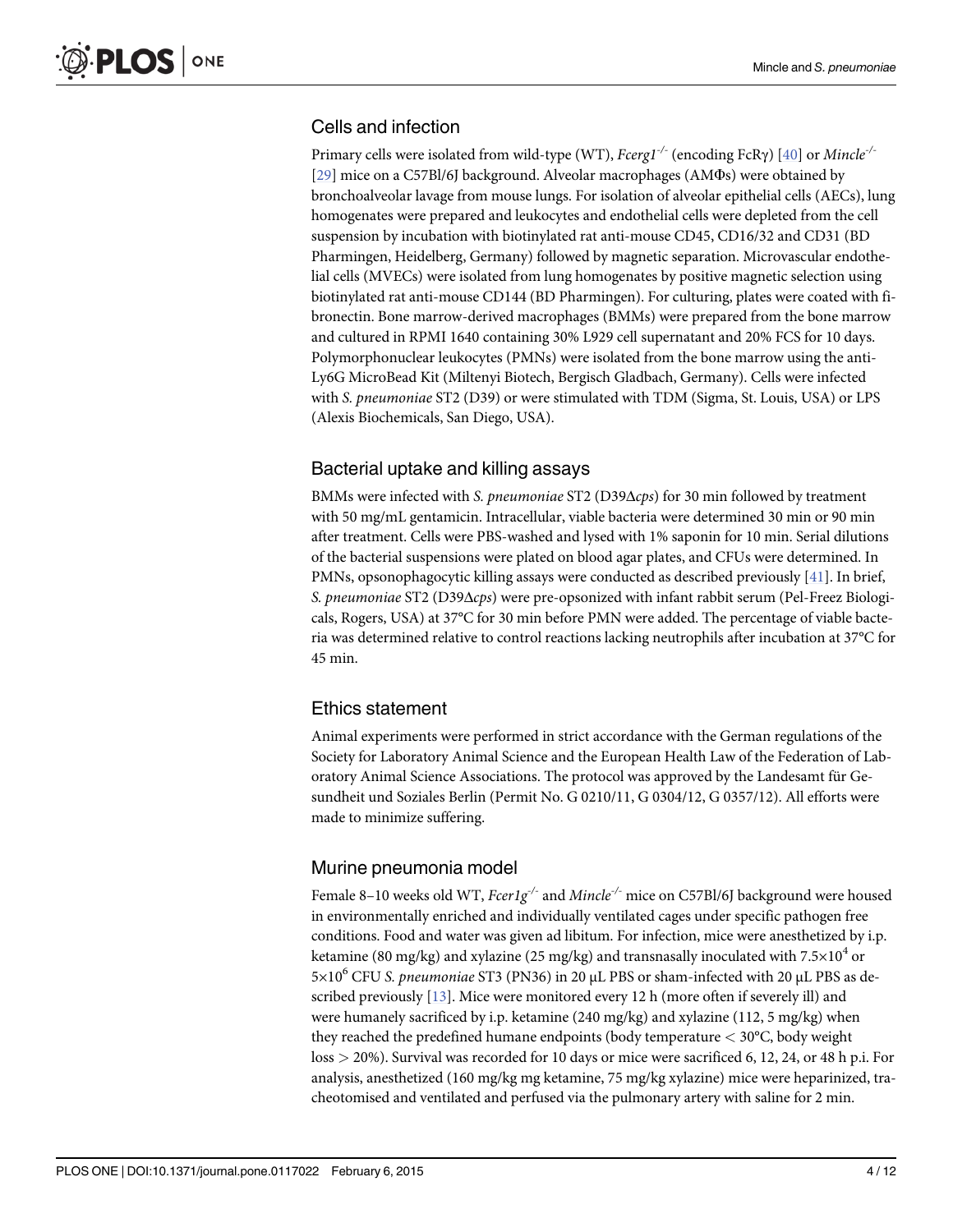# <span id="page-4-0"></span>Determination of bacterial load, cell recruitment and cytokines

Bacterial loads were determined in the bronchoalveolar lavage fluid (BALF) and blood. Serial dilutions of samples were plated on blood agar and CFUs were determined. BAL cells were counted by haemocytometer and differentiated by flow cytometry (FACSCalibur; BD) as described previously [[13](#page-10-0)]. Cytokines were quantified by ELISA in the BALF or by quantitative RT-PCR from total cellular RNA of the lung.

#### ELISA

Concentrations of IL-6, TNF $\alpha$  and KC in the BAL or in cell-free supernatants were quantified by commercially available sandwich ELISA kits (eBioscience, Frankfurt, Germany; R&D, Minneapolis, USA).

#### Quantitative RT-PCR analysis

Total cellular RNA was isolated, transcribed to cDNA, and amplified by quantitative RT-PCR using Gene Expression Master Mix (Applied Biosystems, Foster City, USA). TaqMan Gene Expression Assays were purchased from Applied Biosystems.

#### Data Analysis

Data are expressed as mean  $\pm$  SEM. For CLR-Fc binding studies, statistical analysis was performed using unpaired Student's t-test. For murine S. pneumoniae infection experiments, analysis was performed using the log-rank test for survival, and the Kruskal–Wallis test followed by Dunn's multiple comparison test for comparison of more than two groups. Data analysis was performed using the Prism software (GraphPad Software, La Jolla, CA). For all statistical analyses, p values  $< 0.05$  were considered significant:  $\ast p < 0.05$ ,  $\ast \ast p < 0.01$ ,  $***p < 0.001$ ,  $***p < 0.0001$ .

# **Results**

#### Mincle binds to S. pneumoniae

To analyze whether CLRs are involved in S. pneumoniae recognition, we performed an initial ELISA screening for CLR binding to heat-killed S. pneumoniae ST3 using a comprehensive library of CLR-Fc fusion proteins [\[37\]](#page-11-0) ([Fig. 1A](#page-5-0)). Binding of the murine DC-SIGN homolog Specific intercellular adhesion molecule-grabbing nonintegrin receptor 1 (SIGNR1) was used as a positive control since SIGNR1 on marginal zone macrophages was previously reported to be crucial for S. pneumoniae recognition [\[42\]](#page-11-0). Indeed, SIGNR1-Fc exhibited substantial binding to plate-bound S. pneumoniae ([Fig. 1A](#page-5-0)). Besides SIGNR1-Fc, the ELISA-based pre-screening revealed Mincle as a candidate CLR that bound to heat-killed S. pneumoniae [\(Fig. 1A\)](#page-5-0). In contrast, numerous other CLR-Fc fusion proteins, including MCL, DCAR, DCIR, CLEC-9a, MICL, CLEC-12b, SIGNR3, and MGL1 exhibited no or very weak binding to plate-bound S. pneumoniae. To confirm the specificity of the Mincle/S. pneumoniae ST3 interaction, we performed flow cytometric binding assays [\(Fig. 1B](#page-5-0)–C). In agreement with the ELISA-based binding assay, flow cytometric analysis indicated substantial binding of Mincle-Fc to S. pneu*moniae* ST3 ( $Fig. 1B$ ). Furthermore, we performed comparative binding studies with Mincle-Fc and other bacteria and fungi. In a previous study, the fungus T. cutaneum did not induce Mincle activation in a Mincle reporter cell line-based assay [\[32](#page-11-0)]. Indeed, whereas a high percentage of S. pneumoniae was recognized by Mincle-Fc, we observed only marginal binding of Mincle-Fc to T. cutaneum. These findings indicate that Mincle specifically recognizes S. pneumoniae.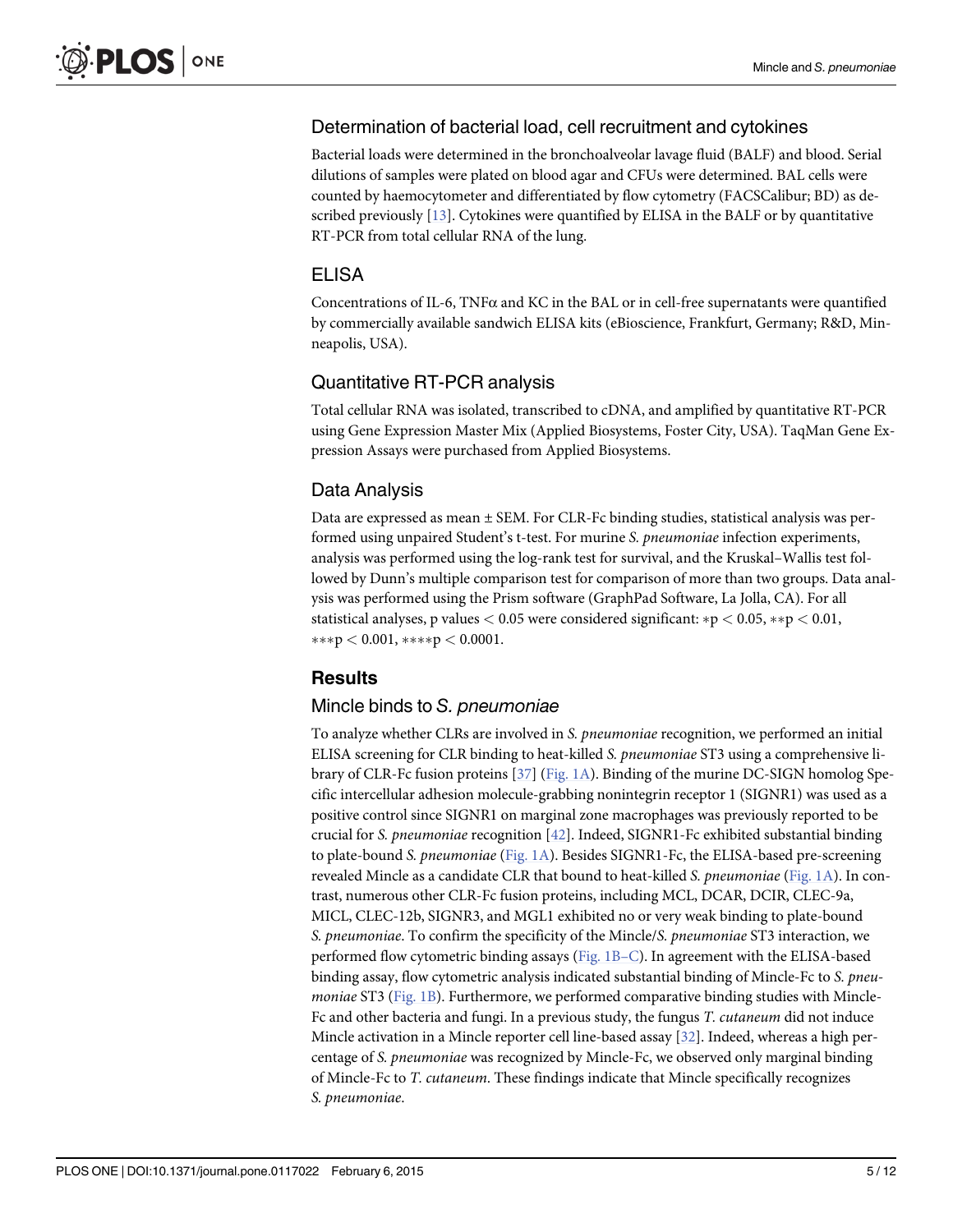<span id="page-5-0"></span>



[Figure 1.](#page-4-0) Mincle binds to S. pneumoniae. (A) Heat-inactivated S. pneumoniae ST3 (1.5×10<sup>7</sup> cells/well) diluted in PBS were immobilized on ELISA plates and incubated with CLR-Fc fusion proteins (10 µg/mL) diluted in lectin binding buffer. Data are representative of three independent experiments (triplicates each). The dashed line indicates background binding of CLR-Fc fusion proteins. (B) Binding of Mincle-Fc, SIGNR1-Fc and DCIR-Fc was analyzed by flow cytometry. CLR-Fc fusion proteins (20  $\mu$ g/mL) were incubated with S. pneumoniae ST3 at a concentration of  $3 \times 10^8$  cells/mL diluted in lectin binding buffer. Left: Representative histogram plot of one binding experiment. Right: Statistical analysis of the flow cytometry-based binding assay. Data are representative of three independent experiments (triplicates each). (C) Mincle-Fc binding to heat-killed T. cutaneum and S. pneumoniae ST3 was analyzed by flow cytometry. Percentage of binding is shown relative to Fc binding to each pathogen. Data are representative of three independent experiments (triplicates each). (A-C), Data are shown as mean + SEM. Significance is indicated by asterisks,  $* = p < 0.05$ ;  $** = p < 0.01$ ;  $*** = p < 0.001$ ;  $*** = p < 0.0001$ .

doi:10.1371/journal.pone.0117022.g001

# The Mincle/S. pneumoniae interaction is  $Ca<sup>2+</sup>$ -dependent and serotype specific

Next, we determined whether the Mincle-Fc binding to S. pneumoniae was mediated in a  $Ca<sup>2+</sup>$ -dependent manner. Previously, it was shown that Mincle binds to its known ligands TDM (cord factor) and TDB in a  $Ca^{2+}$  dependent fashion [[24](#page-10-0), [25](#page-10-0)]. Pre-incubation of Mincle-Fc in a buffer containing the  $Ca^{2+}$  chelating agent EDTA resulted in reduced binding of Mincle-Fc to plate-bound TDB as well as S. pneumoniae ST3 suggesting a  $Ca^{2+}$ -dependent Mincle/S. pneumoniae interaction ( $Fig. 2A$ ). This finding was corroborated by flow cytometry since the Mincle-Fc incubation in an EDTA-containing buffer markedly reduced its binding to





doi:10.1371/journal.pone.0117022.g002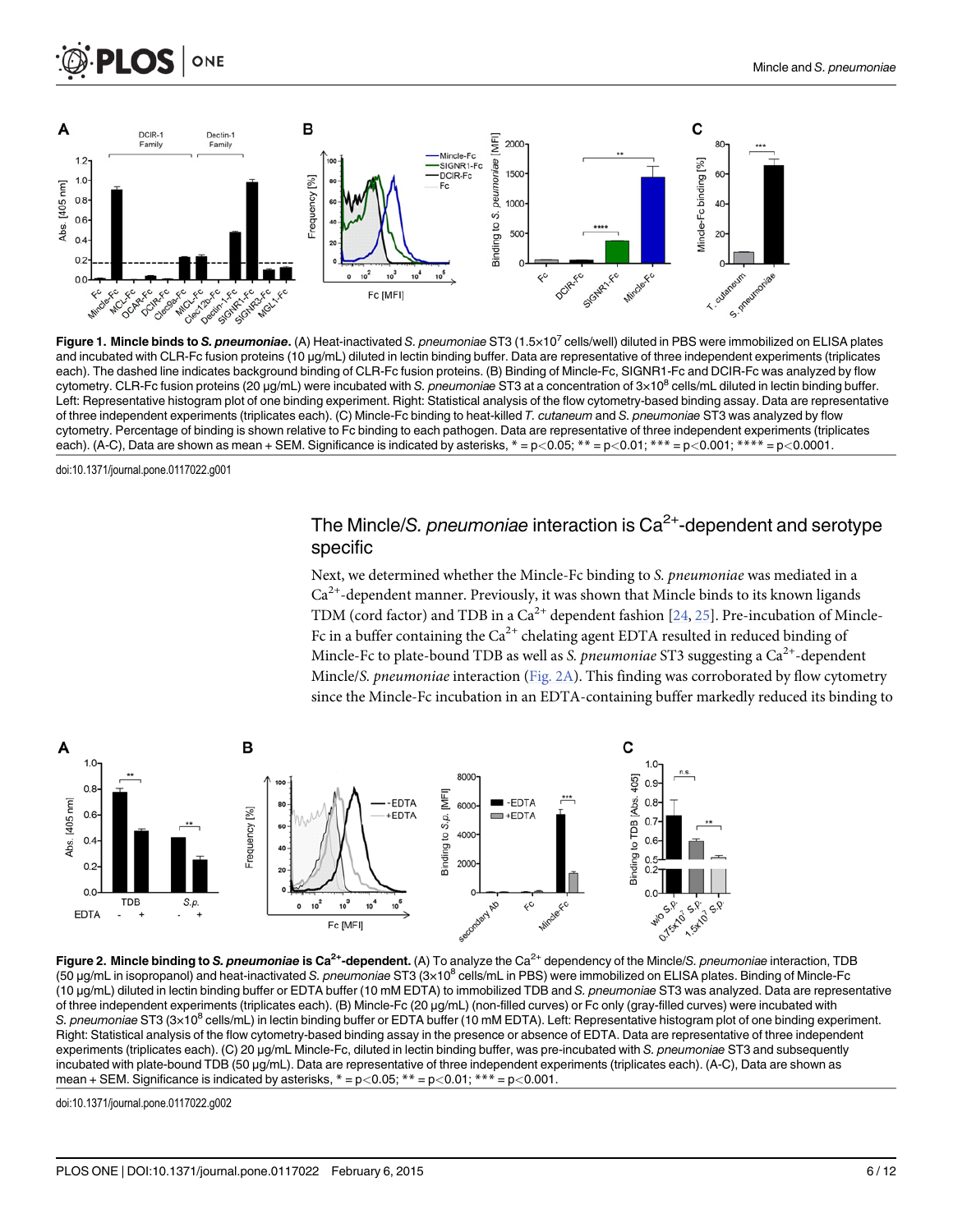.OS | ONE

> S. pneumoniae ([Fig. 2B\)](#page-5-0). Next, we performed an ELISA-based competition assay with increasing concentrations of heat-killed S. pneumoniae ST3 to disrupt the Mincle-Fc binding to the Mincle ligand TDB ([Fig. 2C\)](#page-5-0). Indeed, Mincle-Fc incubation in the presence of S. pneumoniae led to reduced binding to TDB, thus confirming the specificity of the Mincle/S. pneumoniae interaction. To analyze if Mincle binding to S. pneumoniae is serotype specific, we performed binding studies with different S. pneumoniae serotypes (ST1, ST2, ST3 and ST9N). Indeed, we observed a differential binding of Mincle-Fc to different serotypes. Mincle-Fc exhibited a strong binding to S. pneumoniae ST2 (D39) and ST3 (PN36), weaker binding to ST9N and almost no binding to ST1 ( $S1$  Fig.). Thus, we conclude that Mincle-Fc binding to S. pneumoniae is serotype-specific suggesting a carbohydrate-specific binding of Mincle to S. pneumoniae.

# Mincle is not required for production of inflammatory cytokines, phagocytosis or bacterial killing upon S. pneumoniae infection

Next, we examined the expression and function of Mincle in different cell types. We found that Mincle expression is low in alveolar epithelial cells and lung microvascular endothelial cells, and higher in alveolar macrophages, bone-marrow macrophages (BMMs) and neutrophils (Fig. 3A). Mincle expression was up-regulated upon pneumococcal infection in lung epithelial cells, endothelial cells and macrophages. Lack of Mincle or FcRγ (Fcerg1-/-) in alveolar macrophages and BMMs did not significantly affect the S. pneumoniae ST2-induced production of TNF $\alpha$  or KC (Fig. 3B-D). In contrast, cytokine production stimulated by TDM, which served as a positive control, was abolished in *Mincle<sup>-/-</sup>* and  $Fcer1g^{-/-}$  cells cells (Fig. 3E). Moreover, phagocytosis and killing of S. pneumoniae by macrophages and neutrophils were not significantly affected by Mincle or FcRγ deficiency (Fig.  $3F-G$ ). Thus, our data suggest that



Figure 3. Lack of FcRγ or Mincle does not affect the innate immune response to S. pneumoniae in different cell types. (A) AECs, MVECs and AMΦs were isolated from the lung, and PMNs and BMMs from<br>the bone marrow of C57BI/6 mice. Cells were left untreated or infected with S. pneumoniae ST2 (D39). (B-G) the bone marrow of C57Bl/6 mice. Cells were left untreated or infected with S. *pneumoniae* ST2 (D39). (B-G)<br>AMDs. BMMs and PMNs were isolated from WT. *Ecer1a<sup>-/-</sup> and Mincle<sup>-/-</sup> mice. (B. C*.) AMDs or (D) BMMs AMΦs, BMMs and PMNs were isolated from WT, *Fcer1g<sup>-/-</sup> and Mincle<sup>-/-</sup> m*ice. (Β, C) AMΦs or (D) BMMs<br>were infected with S. *pneumoniae* ST2 or (Ε) BMMs were stimulated with TDM as a positive control for 16 were infected with S. pneumoniae ST2 or (E) BMMs were stimulated with TDM as a positive control for 16 h and cytokine release was quantified by ELISA. (F) Untreated or LPS-treated (100 ng/ml, 4 h) BMMs were infected with S. pneumoniae ST2Δcps (MOI = 2.5) and were treated with gentamicin (50 mg/ml) after 30 min. Intracellular, viable bacteria were determined 60 min or 120 min post infection. (G) Rabbit serum-opsonized S. pneumoniae ST2Δcps were incubated with PMNs and neutrophil-mediated killing was assessed after 45 min incubation. Data are shown as mean + SEM of (A) two (A: PMN, E, F), three (C, G), four (A: AEC, MVEC, B, D) or five (A: AMΦ, BMM) independent experiments carried out in duplicates (A-F) or quadruplicates (G);  $* = p < 0.05$ ;  $** = p < 0.01$ ;  $*** = p < 0.001$ ; n.s. not significant.

doi:10.1371/journal.pone.0117022.g003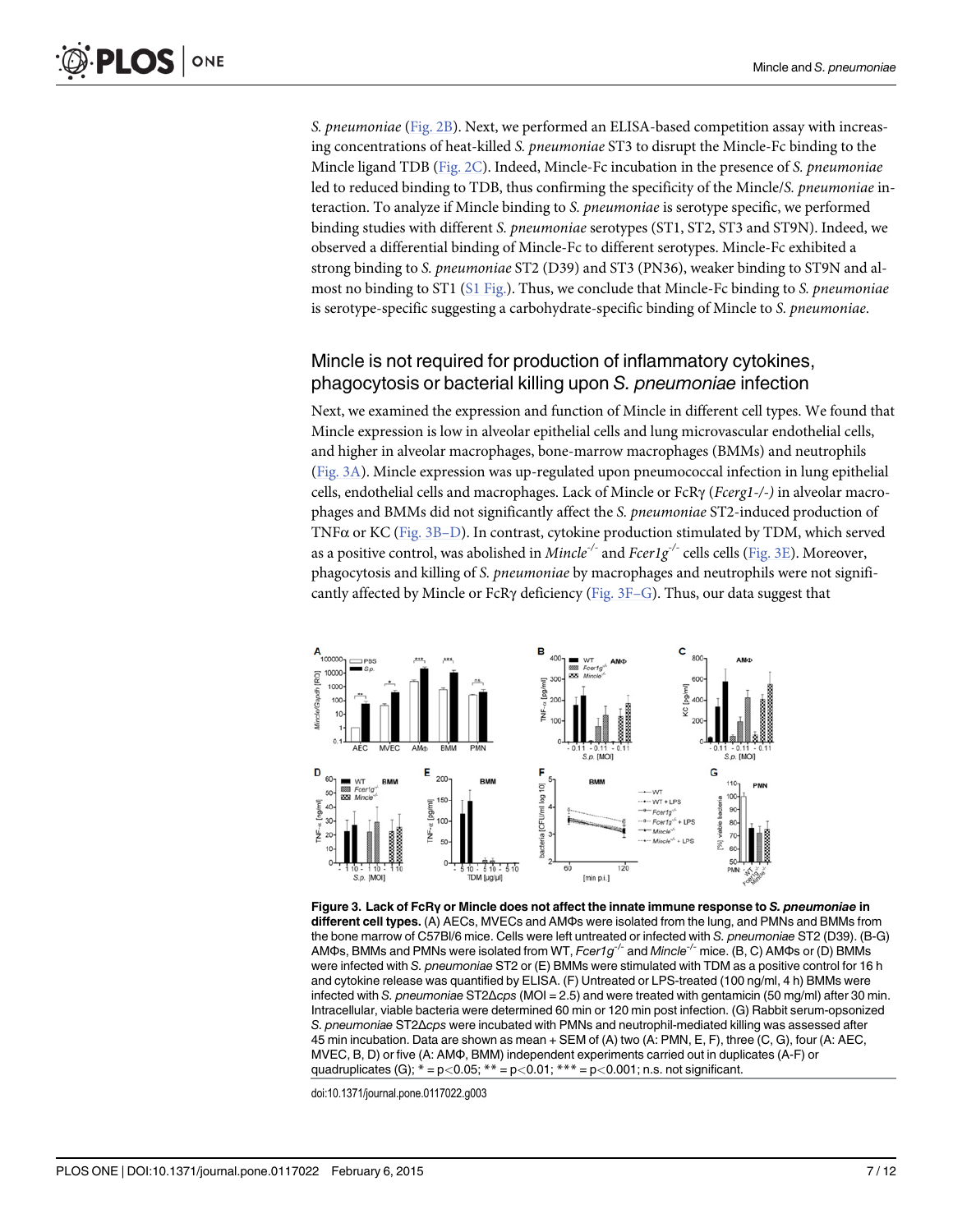<span id="page-7-0"></span>S. pneumoniae recognition by Mincle and Mincle-dependent signaling might be dispensable for the innate immune response of macrophages and neutrophils towards S. pneumoniae.

# Mincle is not required for the antibacterial innate immune response during pneumococcal pneumonia

Although Mincle signaling did not affect innate immune responses of different cell subsets to S. pneumoniae in vitro, a Mincle-dependent bacterial detection in other cell types, or alternatively Mincle-mediated responses to endogenous danger molecules such as SAP130 [[31](#page-11-0)] could regulate the antibacterial immune response in vivo. We therefore examined the function of Mincle and its adapter molecule FcRγ during pneumococcal pneumonia. Intranasal infection of wild-type mice with S. pneumoniae ST3 led to increased expression of Mincle in the whole lung (Fig. 4A). However, *Mincle<sup>-/-</sup>*, *Fcer1g<sup>-/-</sup>* and wild-type mice did not significantly differ in their survival following S. pneumoniae infection (Fig. 4B). Moreover, mice lacking Mincle or its adapter molecule displayed unaltered bacterial loads in the bronchoalveolar lavage fluid (BALF) as compared to wild-type animals ( $Fig. 4C$ ). To evaluate systemic dissemination of S. pneumoniae in these animals, bacterial loads in blood and spleen were determined. We detected high bacterial numbers in blood and spleens of all groups of infected mice 48 h p.i. (Fig. 4D and data not shown). According to the unaltered bacterial loads, S. pneumoniaeinfected Mincle<sup>-/-</sup>, Fcer1g<sup>-/-</sup> and wild-type mice exhibited a similar recruitment of neutrophils



Figure 4. Lack of Mincle or FcRγ does not influence the antibacterial host response during pneumococcal pneumonia. (A) C57Bl/6 mice were intranasally infected with  $5\times10^6$  CFU/mouse S. pneumoniae ST3 or control treated with PBS and Mincle expression levels in the lungs at the indicated time points were determined by quantitative RT-PCR. (B) WT,  $Fcerg<sup>+/-</sup>$  and Mincle<sup>-/-</sup> mice were intranasally infected with  $7.5\times10^4$  CFU/mouse S. pneumoniae ST3 and survival was monitored every 12 h over 10 days. (C-K) WT, Fcer1g<sup>-/-</sup> and Mincle<sup>-/-</sup> mice were intranasally infected with  $5\times10^6$  CFU/mouse S. pneumoniae ST3 or treated with PBS. Bacterial loads were determined in the (C) bronchoalveolar lavage fluid (BALF) and (D) blood. (E) Neutrophils and (F) macrophages in the BALF were quantified by flow cytometry. (G) IL-6 and (H) TNF<sup>α</sup> (H) levels in the BALF were analyzed by ELISA. Relative expression of (I) Cxcl1, (J) Ccl2 and (K) Gcsf in the lung was determined by quantitative RT-PCR. Data are shown as mean + SEM; (A)  $n = 3$ , (B)  $n=8-10$ , (C-F)  $n=6-22$ , (G-H)  $n=6-8$ , (I-K)  $n=4-5$  mice each group. n.s. not significant.

doi:10.1371/journal.pone.0117022.g004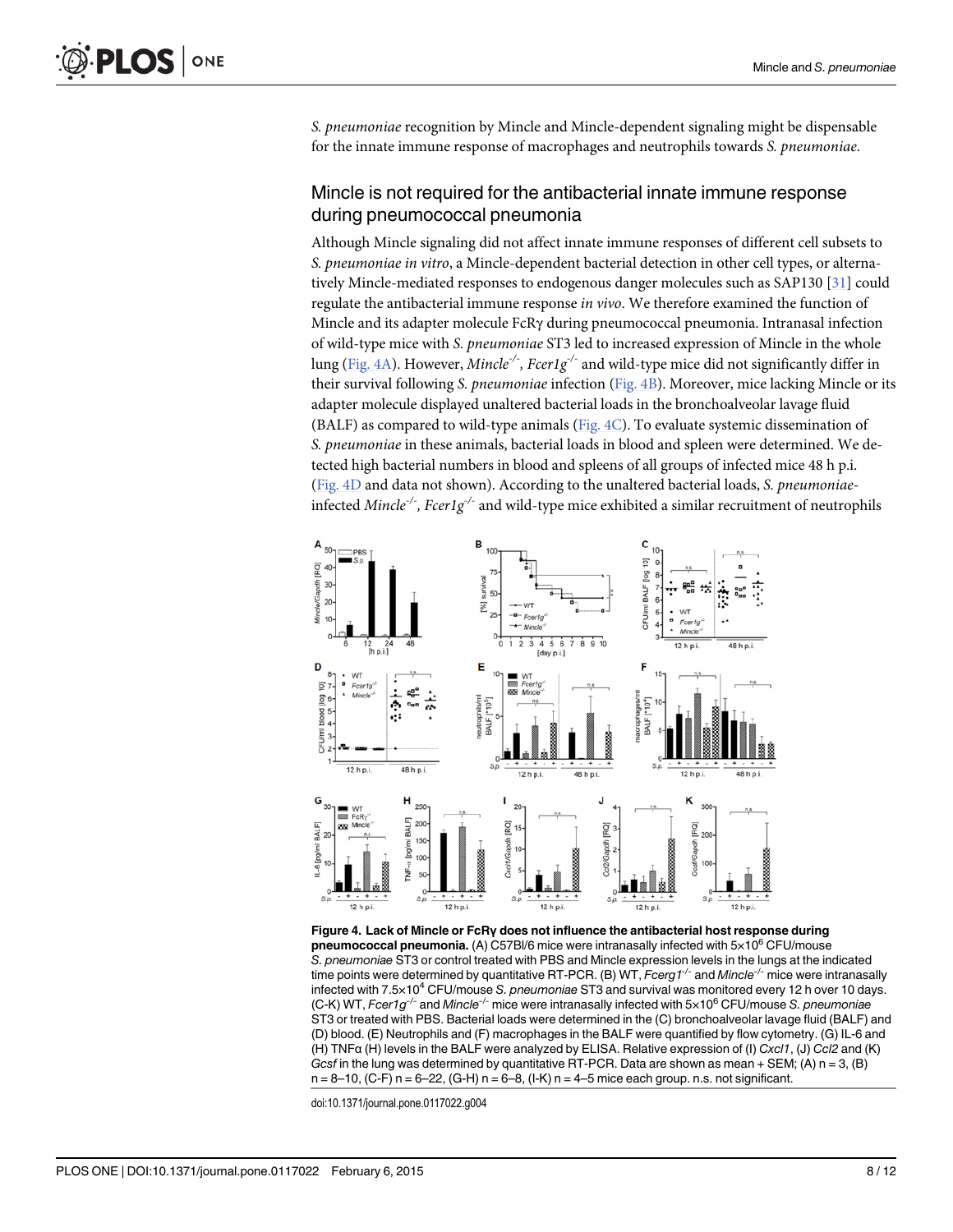<span id="page-8-0"></span>and macrophages to the lung (Fig.  $4E-F$ ). In addition, S. *pneumoniae*-induced production of cytokines and chemokines, many of which have been previously associated with Mincle activation in different models  $[24, 31]$  $[24, 31]$  $[24, 31]$ , were not significantly affected by lack of Mincle or FcR $\gamma$  $(Fig. 4G–K)$  $(Fig. 4G–K)$ . These data collectively indicate that Mincle signaling is not required for antibacterial innate immune responses and resistance to S. pneumoniae ST3 in vivo.

#### **Discussion**

Myeloid CLRs are an important class of PRRs expressed by various immune cells and capable of detecting a broad spectrum of microbial and endogenous ligands. However, their function in acute bacterial infection has not been investigated systematically. For S. pneumoniae infection, SIGNR1 is one of the few CLRs shown to be crucial for bacterial recognition, phagocytosis as well as antibacterial defense [\[43,](#page-11-0) [44\]](#page-11-0). We therefore set out to identify additional CLRs that are able to bind to S. pneumoniae. To this end, we used a comprehensive library of CLR-Fc fusion proteins covering immunologically relevant members of the Dectin-1 and DCIR family [[37](#page-11-0)]. CLR-Fc fusion proteins are useful tools to identify pathogen/CLR interactions as they display the CRD in a dimeric fashion. Dimeric display allows for multivalent ligand binding and has helped to unravel novel CLR interactions with microbes or endogenous ligands [\[45,](#page-11-0) [46\]](#page-11-0). Out of our CLR-Fc library, we identified Mincle as a novel binder of S. pneumoniae, in addition to the known pneumococcal recognition by SIGNR1. We demonstrate that the Mincle/S. pneumoniae interaction occurs in a  $Ca^{2+}$ -dependent fashion, as has been previously shown for the Mincle ligand TDM and pathogenic fungi [[24,](#page-10-0) [30,](#page-10-0) [32\]](#page-11-0).

To determine whether the Mincle/S. pneumoniae interaction impacts the innate immune response, we employed various primary immune cells and the murine infection model of pneumococcal pneumonia. However, we did not observe a functional consequence of this interaction for S. pneumoniae-induced innate responses in vitro and in vivo. Our finding that Mincle and FcRγ-deficiencies did not affect cytokine production and phagocytosis in macrophages suggests that binding of S. pneumoniae to Mincle does not correlate with down-stream signaling. Alternatively, the loss of Mincle signaling in macrophages, neutrophils and mice might have been compensated by other functionally redundant CLRs not coupled to FcRγ, as commonly observed in different infection models using CLR-deficient cell and mouse lines [\[16](#page-10-0)]. In addition, PRRs such as the TLRs and NLRs known to be essential for antibacterial immunity against S. pneumoniae [[2,](#page-9-0) [47\]](#page-11-0) might have overcome potential Mincle-mediated effects. It appears reasonable that the recognition of prokaryote-specific PAMPs such as peptidoglycan and pore-forming toxins by those receptors might dominate the innate immune response to bacteria. In contrast, the recognition of broadly expressed carbohydrate ligands might play a more important and non-redundant role in infections with eukaryotic pathogens such as fungi and parasites [[20](#page-10-0), [48](#page-11-0)].

Mincle is known to recognize different glycolipids in *M. tuberculosis* and fungi [\[24,](#page-10-0) [27,](#page-10-0) [30\]](#page-10-0). Given that glycolipids such as lipoteichoic acid are also present in S. pneumoniae  $[49, 50]$  $[49, 50]$  $[49, 50]$ , it is reasonable to speculate that those structures mediate the binding to Mincle. In addition, Mincle also binds to the endogenous protein SAP130, indicating that besides glycolipids nonglycosylated ligands may be recognized by Mincle as well [[31](#page-11-0)]. This renders the recognition of a protein ligand present in S. pneumoniae possible, although it appears unlikely since all binding studies were performed using pneumococci after heat inactivation. The specificity of the S. pneumoniae/Mincle interaction was proven by different observations. First, we detected no or only marginal binding of most other CLR-Fc fusion proteins of the library to the bacterium, second the interaction was  $Ca^{2+}$ -dependent, and third, it could be competitively inhibited. Considering this specific interaction, it may be interesting to elucidate in future studies whether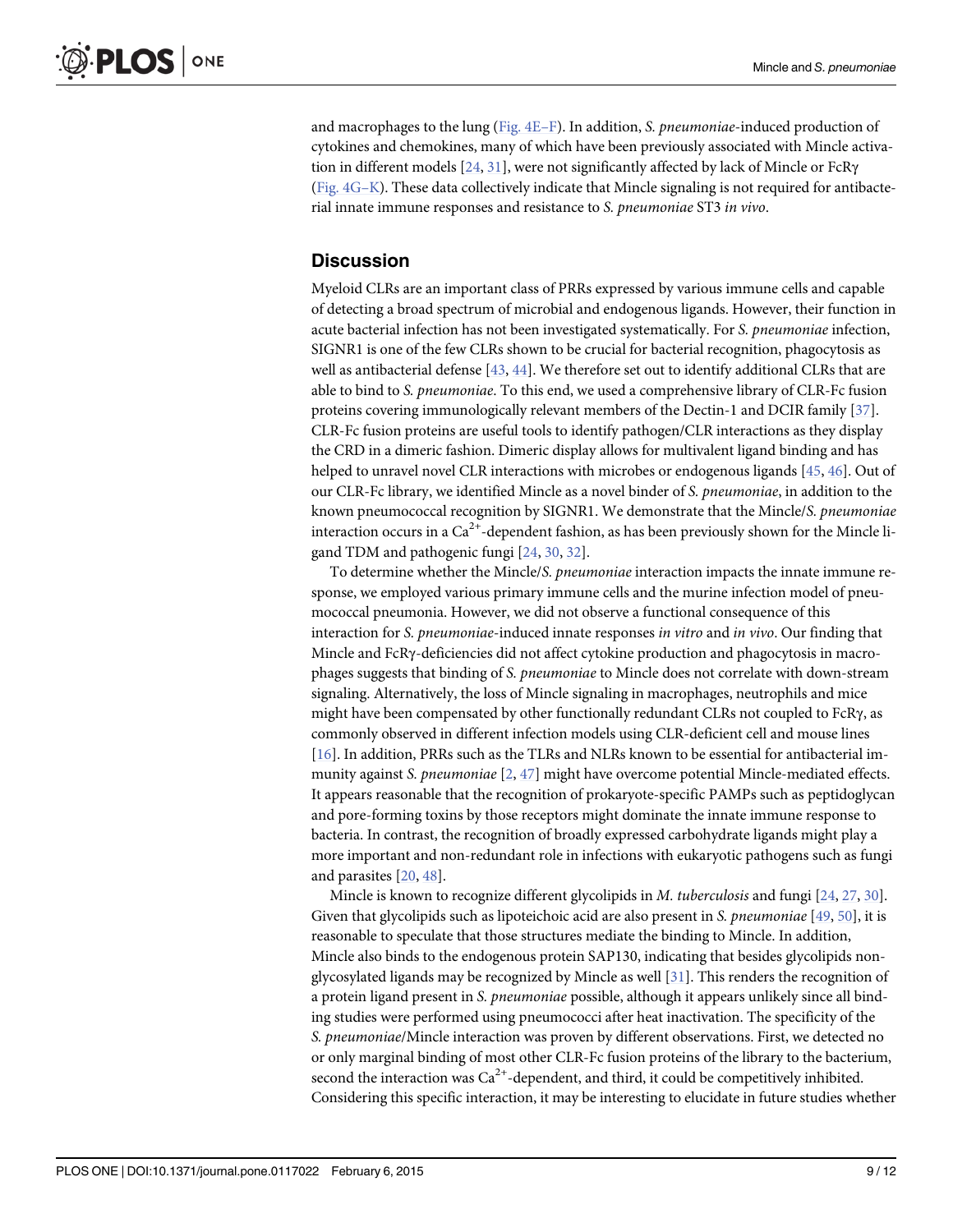<span id="page-9-0"></span>combined deficiencies in Mincle and other CLRs and/or cross-talk mechanisms between Mincle and other PRRs act in a synergistic manner.

#### Supporting Information

[S1 Fig.](http://www.plosone.org/article/fetchSingleRepresentation.action?uri=info:doi/10.1371/journal.pone.0117022.s001) Binding of Mincle to S. pneumoniae is serotype-specific. Binding of Mincle-Fc to different S. pneumoniae serotypes was analyzed by flow cytometry. Mincle-Fc and hFc (20 μg/ mL) were incubated with S. pneumoniae serotype 1, serotype 2 (D39), serotype 3 (PN36), and serotype 9N at a concentration of  $3\times10^8$  cells/mL in lectin binding buffer. Bound fusion protein was detected by a PE-conjugated goat anti-hFc antibody. Results are shown as MFI values (mean + SEM) and are representative of three independent experiments (triplicates each). Significance is indicated by asterisks,  $*=p<0.05$ ;  $**=p<0.01$ ;  $***=p<0.001$ ;  $***=p<0.0001$ ; ns = non-significant. (TIF)

#### Acknowledgments

We are grateful to Maria Spelling, Dr. Maha Maglinao, Dr. Magdalena Eriksson, Timo Johannssen, and Theresa Wagner for technical assistance and reagent supply. We also thank Prof. Dr. Vera Meyer (Department of Applied and Molecular Microbiology, Technical University Berlin) for providing T. cutaneum.

#### Author Contributions

Conceived and designed the experiments: AR SZ BL BO. Performed the experiments: AR SZ KR BL. Analyzed the data: AR SZ BL BO. Contributed reagents/materials/analysis tools: RL KR PHS NS MW. Wrote the paper: AR SZ BL BO. Responsible principal investigators: BL BO.

#### References

- [1.](#page-0-0) Kadioglu A, Weiser JN, Paton JC, Andrew PW (2008) The role of Streptococcus pneumoniae virulence factors in host respiratory colonization and disease. Nat Rev Microbiol 6: 288–301. doi: [10.1038/](http://dx.doi.org/10.1038/nrmicro1871) [nrmicro1871](http://dx.doi.org/10.1038/nrmicro1871) PMID: [18340341](http://www.ncbi.nlm.nih.gov/pubmed/18340341)
- [2.](#page-0-0) van der Poll T, Opal SM (2009) Pathogenesis, treatment, and prevention of pneumococcal pneumonia. Lancet 374: 1543–1556. doi: [10.1016/S0140-6736\(09\)61114-4](http://dx.doi.org/10.1016/S0140-6736(09)61114-4) PMID: [19880020](http://www.ncbi.nlm.nih.gov/pubmed/19880020)
- [3.](#page-1-0) Mitchell AM, Mitchell TJ (2010) Streptococcus pneumoniae: virulence factors and variation. Clin Microbiol Infect 16: 411–418. doi: [10.1111/j.1469-0691.2010.03183.x](http://dx.doi.org/10.1111/j.1469-0691.2010.03183.x) PMID: [20132250](http://www.ncbi.nlm.nih.gov/pubmed/20132250)
- [4.](#page-1-0) Abeyta M, Hardy GG, Yother J (2003) Genetic alteration of capsule type but not PspA type affects accessibility of surface-bound complement and surface antigens of Streptococcus pneumoniae. Infect Immun 71: 218–225. doi: [10.1128/IAI.71.1.218-225.2003](http://dx.doi.org/10.1128/IAI.71.1.218-225.2003) PMID: [12496169](http://www.ncbi.nlm.nih.gov/pubmed/12496169)
- 5. Hyams C, Camberlein E, Cohen JM, Bax K, Brown JS (2010) The Streptococcus pneumoniae capsule inhibits complement activity and neutrophil phagocytosis by multiple mechanisms. Infect Immun 78: 704–715. doi: [10.1128/IAI.00881-09](http://dx.doi.org/10.1128/IAI.00881-09) PMID: [19948837](http://www.ncbi.nlm.nih.gov/pubmed/19948837)
- [6.](#page-1-0) Wartha F, Beiter K, Albiger B, Fernebro J, Zychlinsky A, et al. (2007) Capsule and D-alanylated lipoteichoic acids protect Streptococcus pneumoniae against neutrophil extracellular traps. Cell Microbiol 9: 1162–1171. doi: [10.1111/j.1462-5822.2006.00857.x](http://dx.doi.org/10.1111/j.1462-5822.2006.00857.x) PMID: [17217430](http://www.ncbi.nlm.nih.gov/pubmed/17217430)
- [7.](#page-1-0) Koppe U, Hogner K, Doehn JM, Muller HC, Witzenrath M, et al. (2012) Streptococcus pneumoniae stimulates a STING- and IFN regulatory factor 3-dependent type I IFN production in macrophages, which regulates RANTES production in macrophages, cocultured alveolar epithelial cells, and mouse lungs. J Immunol 188: 811–817. doi: [10.4049/jimmunol.1004143](http://dx.doi.org/10.4049/jimmunol.1004143) PMID: [22156592](http://www.ncbi.nlm.nih.gov/pubmed/22156592)
- [8.](#page-1-0) Opitz B, van Laak V, Eitel J, Suttorp N (2010) Innate immune recognition in infectious and noninfectious diseases of the lung. Am J Respir Crit Care Med 181: 1294–1309. doi: [10.1164/rccm.200909-1427SO](http://dx.doi.org/10.1164/rccm.200909-1427SO) PMID: [20167850](http://www.ncbi.nlm.nih.gov/pubmed/20167850)
- [9.](#page-1-0) Yoshimura A, Lien E, Ingalls RR, Tuomanen E, Dziarski R, et al. (1999) Cutting edge: recognition of Gram-positive bacterial cell wall components by the innate immune system occurs via Toll-like receptor 2. J Immunol 163: 1–5. PMID: [10384090](http://www.ncbi.nlm.nih.gov/pubmed/10384090)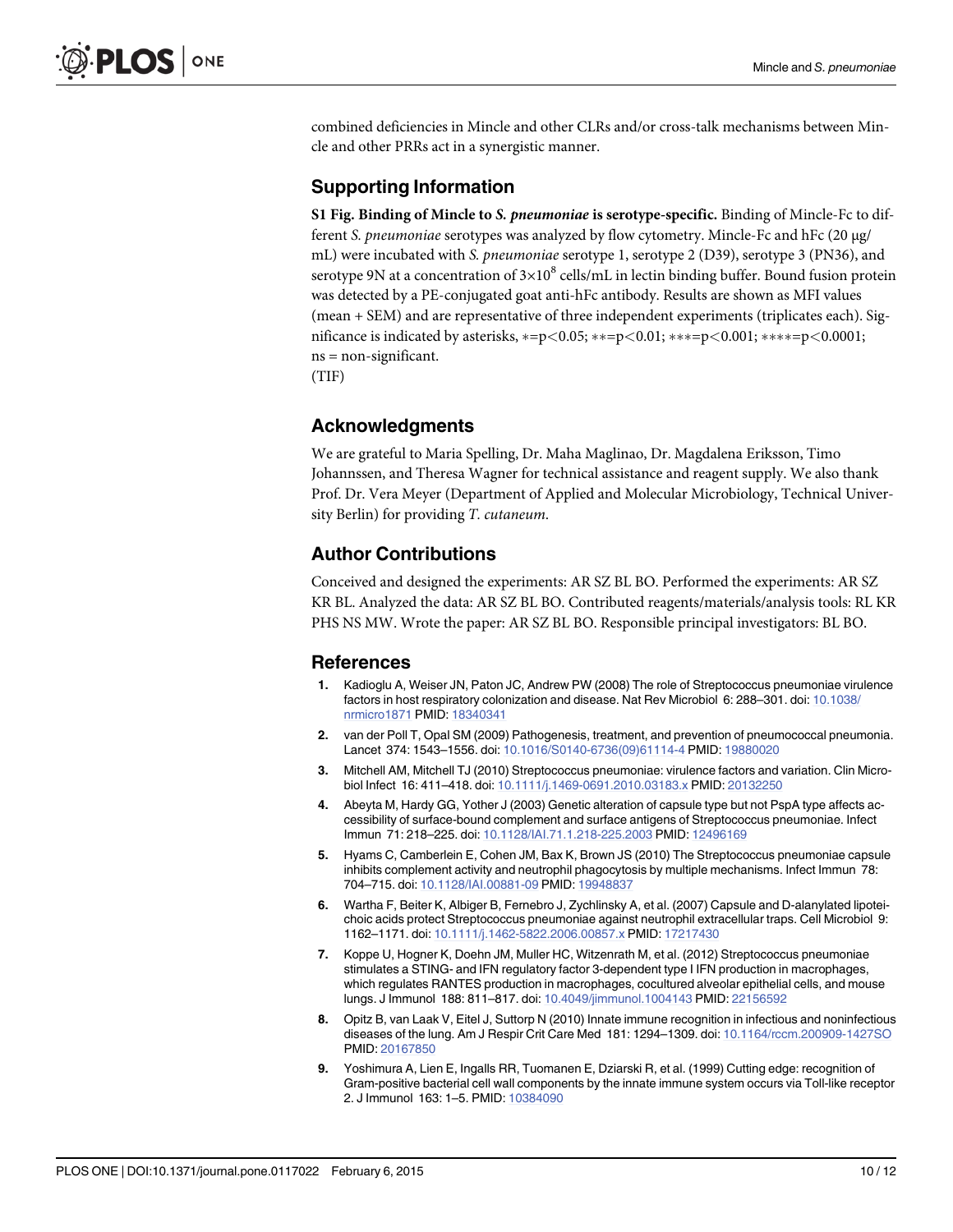- <span id="page-10-0"></span>10. Knapp S, Wieland CW, van 't Veer C, Takeuchi O, Akira S, et al. (2004) Toll-like receptor 2 plays a role in the early inflammatory response to murine pneumococcal pneumonia but does not contribute to antibacterial defense. J Immunol 172: 3132–3138. doi: [10.4049/jimmunol.172.5.3132](http://dx.doi.org/10.4049/jimmunol.172.5.3132) PMID: [14978119](http://www.ncbi.nlm.nih.gov/pubmed/14978119)
- [11.](#page-1-0) Albiger B, Dahlberg S, Sandgren A, Wartha F, Beiter K, et al. (2007) Toll-like receptor 9 acts at an early stage in host defence against pneumococcal infection. Cell Microbiol 9: 633-644. doi: [10.1111/j.1462-](http://dx.doi.org/10.1111/j.1462-5822.2006.00814.x) [5822.2006.00814.x](http://dx.doi.org/10.1111/j.1462-5822.2006.00814.x) PMID: [17004992](http://www.ncbi.nlm.nih.gov/pubmed/17004992)
- [12.](#page-1-0) Fang R, Tsuchiya K, Kawamura I, Shen Y, Hara H, et al. (2011) Critical roles of ASC inflammasomes in caspase-1 activation and host innate resistance to Streptococcus pneumoniae infection. J Immunol 187: 4890–4899. doi: [10.4049/jimmunol.1100381](http://dx.doi.org/10.4049/jimmunol.1100381) PMID: [21957143](http://www.ncbi.nlm.nih.gov/pubmed/21957143)
- [13.](#page-3-0) Witzenrath M, Pache F, Lorenz D, Koppe U, Gutbier B, et al. (2011) The NLRP3 inflammasome is differentially activated by pneumolysin variants and contributes to host defense in pneumococcal pneumonia. J Immunol 187: 434–440. doi: [10.4049/jimmunol.1003143](http://dx.doi.org/10.4049/jimmunol.1003143) PMID: [21646297](http://www.ncbi.nlm.nih.gov/pubmed/21646297)
- 14. Opitz B, Puschel A, Schmeck B, Hocke AC, Rosseau S, et al. (2004) Nucleotide-binding oligomerization domain proteins are innate immune receptors for internalized Streptococcus pneumoniae. J Biol Chem 279: 36426–36432. doi: [10.1074/jbc.M403861200](http://dx.doi.org/10.1074/jbc.M403861200) PMID: [15215247](http://www.ncbi.nlm.nih.gov/pubmed/15215247)
- [15.](#page-1-0) Davis KM, Nakamura S, Weiser JN (2011) Nod2 sensing of lysozyme-digested peptidoglycan promotes macrophage recruitment and clearance of S. pneumoniae colonization in mice. J Clin Invest 121: 3666–3676. doi: [10.1172/JCI57761](http://dx.doi.org/10.1172/JCI57761) PMID: [21841315](http://www.ncbi.nlm.nih.gov/pubmed/21841315)
- [16.](#page-1-0) Sancho D, Reis e Sousa C (2012) Signaling by myeloid C-type lectin receptors in immunity and homeostasis. Annu Rev Immunol 30: 491–529. doi: [10.1146/annurev-immunol-031210-101352](http://dx.doi.org/10.1146/annurev-immunol-031210-101352) PMID: [22224766](http://www.ncbi.nlm.nih.gov/pubmed/22224766)
- 17. Kerscher B, Willment JA, Brown GD (2013) The Dectin-2 family of C-type lectin-like receptors: an update. Int Immunol 25: 271–277. doi: [10.1093/intimm/dxt006](http://dx.doi.org/10.1093/intimm/dxt006) PMID: [23606632](http://www.ncbi.nlm.nih.gov/pubmed/23606632)
- [18.](#page-1-0) Lepenies B, Lee J, Sonkaria S (2013) Targeting C-type lectin receptors with multivalent carbohydrate ligands. Adv Drug Deliv Rev 65: 1271–1281. doi: [10.1016/j.addr.2013.05.007](http://dx.doi.org/10.1016/j.addr.2013.05.007) PMID: [23727341](http://www.ncbi.nlm.nih.gov/pubmed/23727341)
- [19.](#page-1-0) Drickamer K (1999) C-type lectin-like domains. Curr Opin Struct Biol 9: 585–590. doi: [10.1016/S0959-](http://dx.doi.org/10.1016/S0959-440X(99)00009-3) [440X\(99\)00009-3](http://dx.doi.org/10.1016/S0959-440X(99)00009-3) PMID: [10508765](http://www.ncbi.nlm.nih.gov/pubmed/10508765)
- [20.](#page-1-0) Hoving JC, Wilson GJ, Brown GD (2014) Signalling C-type lectin receptors, microbial recognition and immunity. Cell Microbiol 16: 185–194. doi: [10.1111/cmi.12249](http://dx.doi.org/10.1111/cmi.12249) PMID: [24330199](http://www.ncbi.nlm.nih.gov/pubmed/24330199)
- [21.](#page-1-0) Flornes LM, Bryceson YT, Spurkland A, Lorentzen JC, Dissen E, et al. (2004) Identification of lectin-like receptors expressed by antigen presenting cells and neutrophils and their mapping to a novel gene complex. Immunogenetics 56: 506–517. doi: [10.1007/s00251-004-0714-x](http://dx.doi.org/10.1007/s00251-004-0714-x) PMID: [15368084](http://www.ncbi.nlm.nih.gov/pubmed/15368084)
- [22.](#page-1-0) Balch SG, Greaves DR, Gordon S, McKnight AJ (2002) Organization of the mouse macrophage C-type lectin (Mcl) gene and identification of a subgroup of related lectin molecules. Eur J Immunogenet 29: 61–64. doi: [10.1046/j.1365-2370.2002.00266.x](http://dx.doi.org/10.1046/j.1365-2370.2002.00266.x) PMID: [11841491](http://www.ncbi.nlm.nih.gov/pubmed/11841491)
- [23.](#page-1-0) Matsunaga I, Moody DB (2009) Mincle is a long sought receptor for mycobacterial cord factor. J Exp Med 206: 2865–2868. doi: [10.1084/jem.20092533](http://dx.doi.org/10.1084/jem.20092533) PMID: [20008525](http://www.ncbi.nlm.nih.gov/pubmed/20008525)
- [24.](#page-5-0) Schoenen H, Bodendorfer B, Hitchens K, Manzanero S, Werninghaus K, et al. (2010) Cutting edge: Mincle is essential for recognition and adjuvanticity of the mycobacterial cord factor and its synthetic analog trehalose-dibehenate. J Immunol 184: 2756–2760. doi: [10.4049/jimmunol.0904013](http://dx.doi.org/10.4049/jimmunol.0904013) PMID: [20164423](http://www.ncbi.nlm.nih.gov/pubmed/20164423)
- [25.](#page-1-0) Ishikawa E, Ishikawa T, Morita YS, Toyonaga K, Yamada H, et al. (2009) Direct recognition of the mycobacterial glycolipid, trehalose dimycolate, by C-type lectin Mincle. J Exp Med 206: 2879–2888. doi: [10.1084/jem.20091750](http://dx.doi.org/10.1084/jem.20091750) PMID: [20008526](http://www.ncbi.nlm.nih.gov/pubmed/20008526)
- [26.](#page-1-0) Feinberg H, Jegouzo SA, Rowntree TJ, Guan Y, Brash MA, et al. (2013) Mechanism for recognition of an unusual mycobacterial glycolipid by the macrophage receptor mincle. J Biol Chem 288: 28457–28465. doi: [10.1074/jbc.M113.497149](http://dx.doi.org/10.1074/jbc.M113.497149) PMID: [23960080](http://www.ncbi.nlm.nih.gov/pubmed/23960080)
- [27.](#page-8-0) Furukawa A, Kamishikiryo J, Mori D, Toyonaga K, Okabe Y, et al. (2013) Structural analysis for glycolipid recognition by the C-type lectins Mincle and MCL. Proc Natl Acad Sci U S A 110: 17438–17443. doi: [10.1073/pnas.1312649110](http://dx.doi.org/10.1073/pnas.1312649110) PMID: [24101491](http://www.ncbi.nlm.nih.gov/pubmed/24101491)
- [28.](#page-1-0) Jegouzo SA, Harding EC, Acton O, Rex MJ, Fadden AJ, et al. (2014) Defining the conformation of human mincle that interacts with mycobacterial trehalose dimycolate. Glycobiology. doi: [10.1093/](http://dx.doi.org/10.1093/glycob/cwu072) [glycob/cwu072](http://dx.doi.org/10.1093/glycob/cwu072) PMID: [25028392](http://www.ncbi.nlm.nih.gov/pubmed/25028392)
- [29.](#page-1-0) Wells CA, Salvage-Jones JA, Li X, Hitchens K, Butcher S, et al. (2008) The macrophage-inducible C-type lectin, mincle, is an essential component of the innate immune response to Candida albicans. J Immunol 180: 7404–7413. doi: [10.4049/jimmunol.180.11.7404](http://dx.doi.org/10.4049/jimmunol.180.11.7404) PMID: [18490740](http://www.ncbi.nlm.nih.gov/pubmed/18490740)
- [30.](#page-8-0) Bugarcic A, Hitchens K, Beckhouse AG, Wells CA, Ashman RB, et al. (2008) Human and mouse macrophage-inducible C-type lectin (Mincle) bind Candida albicans. Glycobiology 18: 679–685. doi: [10.](http://dx.doi.org/10.1093/glycob/cwn046) [1093/glycob/cwn046](http://dx.doi.org/10.1093/glycob/cwn046) PMID: [18509109](http://www.ncbi.nlm.nih.gov/pubmed/18509109)